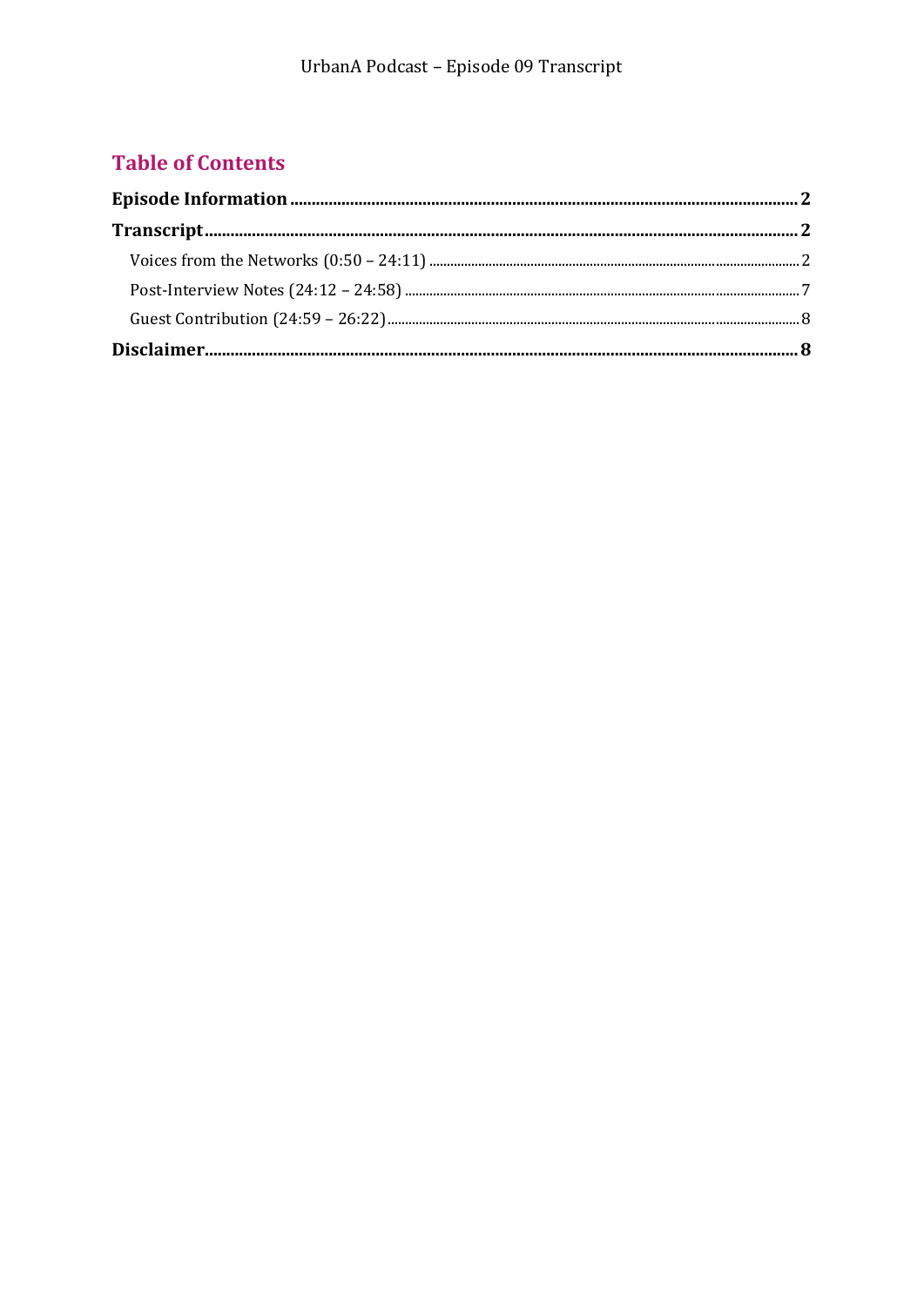# <span id="page-1-0"></span>Episode Information

Topic: Networks for Sustainable and Just Cities

Hosts: Ian M. Cook and Kate McGinn

Guest: Matthew Bach, Flor Avelino, and Tom Henfrey

Publishing date: 30.09.2020

Link to Podcast[: https://podcasts.ceu.edu/content/networks-sustainable-and-just-cities](https://podcasts.ceu.edu/content/networks-sustainable-and-just-cities)

# <span id="page-1-1"></span>**Transcript**

[Music]

Episode Introduction (0:08 – 0:50)

Kate: What are all of these sounds?

Ian: I think we're travelling along the nodes of a network surfing on the connexions between people's ideas and groups.

Kate: That's pretty trippy.

Ian: Yeah. Can you hear these voices?

Kate: I can. Press record. We can use them for Urban Arena – a podcast about sustainable and just cities.

Ian: All right. We're recording. Let's listen to the voices in the network talking about, well, sounds that they're talking about networks.

[Music]

\*\*\*

#### <span id="page-1-2"></span>Voices from the Networks (0:50 – 24:11)

Flor: My name is Flor Avelino. I work as a researcher and lecturer at Erasmus University of Rotterdam. I've been doing research on sustainability transitions and social innovation, particularly on power. I've studied a lot of networks, and I've been involved in a lot of networks ranging from Sustainability Research Network, the Power Research Group, to also being involved in some of the networks that I've studied, like the Impact Hub Network of Social Entrepreneurs and the Global Ecovillage Network.

Mathew: Hi, so my name is Matthew Bach, and I'm a coordinator for Just Transitions within the governance and social innovation team of ICLEI Europe. I've been involved in a number of networks, although today I would really just highlight one, which is ICLEI the largest city network purely dedicated to sustainable urban development.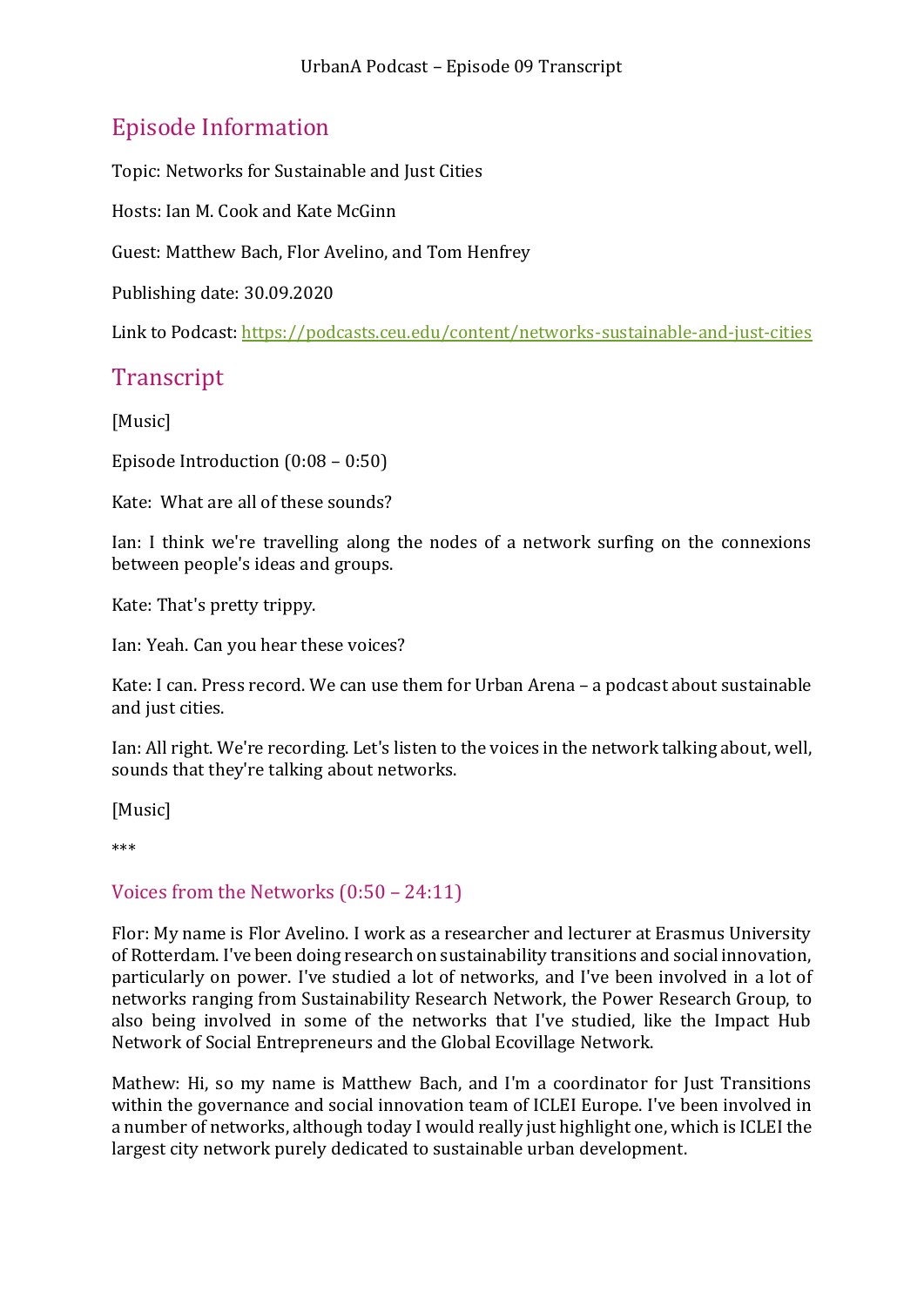Tom: My name's Tom Henfry, I'm research coordinator in ECOLISE, which is a European wide meta network of community led initiatives in sustainability and climate change. My background comes from a lot of hands-on involvement in networks. I've been very handson at local level in the past with transition and permaculture groups and networks in northeast England, where I used to live. I also played a central role in setting up the Transition Research Network, a academic practitioner network associated with the transition movement. Lots of that work fed into the broader process that led to the establishment of ECOLISE as a network of networks.

Flor: Well, besides the more obvious things like, you know, you need collaboration between people and networks is a way for people to, to get to know each other, from a perspective of power, networks are important to connect people in different places that in their own specific contexts, they might not have a very powerful position. But by networking with different people across different places, they- they empower themselves through those networks. So this is an important thing. It's a way of, um, of empowerment through collaboration beyond maybe also the usual suspects. Of course, you also have usual suspect networks, but you know it's the, the knife cuts both ways. I don't know if that's proper English expression, but, so on the one hand, it kind of reproduces existing old boy networks, but at the same time, it also enables the networks that are not there yet because it's not in a formal institution or it's not, It's institutionalised yet, or there is no formal organisation yet. And then you can have informal networks or even formal networks that enable connections that weren't there before. So then it's also not just a way for the kind of soft connections between people, like relations and trust, but also in the more kind of heart sharing of resources, whether it's money or product or physical spaces, knowledge.

One example I have studied is the Global Ecovillage Network, and that is a, I think, a very extreme example, because if you look at individual ecovillages, they are often by definition quite small and they're often people with quite a very idealistic ideas. Very specific, like strong ecological and social ideals. So a lot of people then see it as something very small, very radical and also quite marginal and outside of society. So when I present the existence of the Global Ecovillage Network that connects hundreds of ecovillages across the world and has this website and has the solution library where they pool their knowledge and their, their information and their resources, I noticed that people are often quite surprised that together it's actually quite, you know, a significant organisation.

And the same goes for the Impact Hub like in Amsterdam. The Impact Hub Amsterdam, I don't even know how many members they have now, but a few years ago they had like 200 or 300 members. So within the Amsterdam context, that seems small compared to, you know, big businesses. But if you look at the Global Impact Hub Network as a whole, the last time I checked and they're continuously growing. So by now, it's probably much more. But a few years ago, they, they had like 16,000 members and like over 100 impact hubs across the world. So these are examples of how things when they're- when you just look at isolated local initiatives, they might seem very small or marginal. But if you look at the more at the network level, they become significant.

Mathew: I think it's important to take a step back and, there is so much stuff happening at the local level all over the world. And you have citizen-based initiatives, you have local government initiatives, you have all kinds of initiatives that happen in isolation. And unless we have networks to bring people together and to bring to kind of get this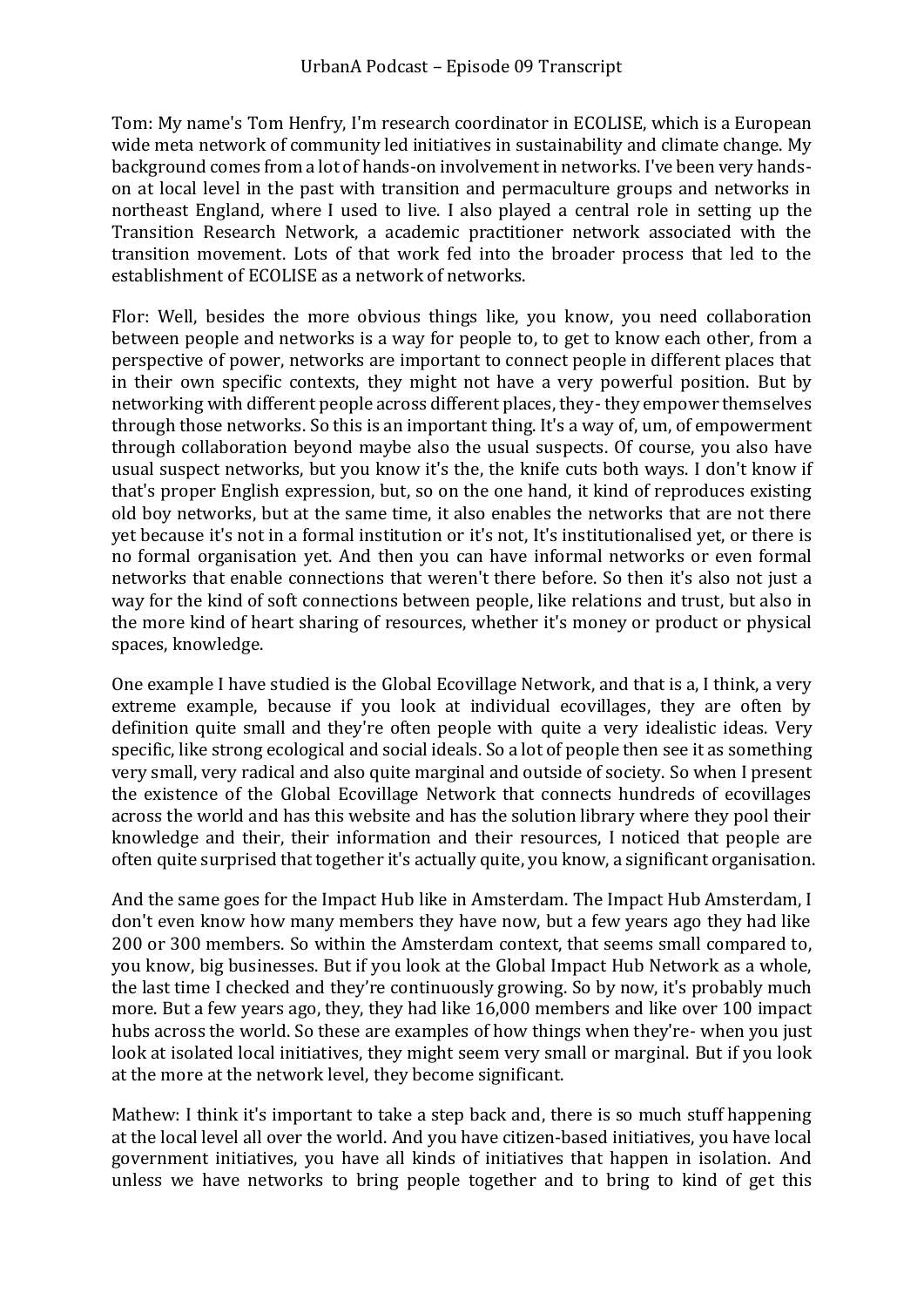knowledge out of these very localised contexts and bring them across borders and across contexts, then it's very difficult for positive innovations, transformative innovations to spread and to upscale. So that's really one of the key things about networks. And of course, here we're not talking about the kind of LinkedIn style networking of, you know, push a button and oh, I've got 500 contacts, but much more about this real bringing people and groups together to really to take to raise motivation, to raise ambition and to have this whole kind of knowledge brokerage process and, and then move forward together.

So I think ICLEI itself is a good example. ICLEI kind of came out of the whole early sustainable development bubble with the Rio conference in '92, where there was this big question of okay, we want sustainable development at the global level. But how then do we do this at the local level? And so how do we translate this down to cities and towns and regions? And that's where ICLEI started with the local Agenda 21, which was about kind of trying to bring- create a platform to bring together all these different initiatives that were already taking place and to make it clear that these are all in support of these broader global level goals of sustainable development.

And then over time, then, it started as quite a small group with, I think there were a few dozen cities, not more. And it's slowly grown into a network of about 2000 cities worldwide, with 20 all offices all over the world to help and support cities and towns in in this kind of journey towards sustainable development. I think it's ICLEI has very much embodied the value of networks, so it's not at all about being exclusive, about saying, oh, we're the best, or we only take the shining examples, but it's about saying we have something to say, something to help you with. And we also want you to help each other. So we often act not so much as experts and telling people what to do, but much more as convenors and facilitators and kind of helping cities to then exchange their knowledge.

Tom: Well, I think when we work for sustainability and justice in many respects, we're going against the status quo with political and economic system, which has unsustainable and unjust outcomes almost designed in and, and built in. Um, for that reason, a lot of work on sustainability and justice is oppositional, not just in a practical sense, but often in a deep cultural sense, because a set of values, a set of social principles, that can often go against the grain of the status quo. And it's very difficult to sustain work like that working in isolation. So to me, networks offer a powerful way to bring together likeminded individuals for mutual support, for inspiration, for practical collaboration, for learning from each other, and above all, to get a sense of being part of a bigger picture. We all- it's easy to feel isolated, your little project, which may face all sorts of challenges and, and issues, and when you have the opportunity to connect with others, share experience, feel that you're understood and you belong then, but can really help energise, can help inspire and can really create a great deal of energy for improved practical outcomes and to avoid the experience of working for social change to become something that's dispirited and disillusioned and turn it into something that's energising and inspirational.

My relationship with Transition as a network really literally changed my life. It's become a transformation of my professional life. My professional background was as an academic where working in university settings, which I found personally dispiriting, disillusioning because of an obvious clash between my personal values and the largely corporate, neoliberal values that dominated how the university where I was working, worked. And I found that when I shared those experiences, when I brought them to contexts like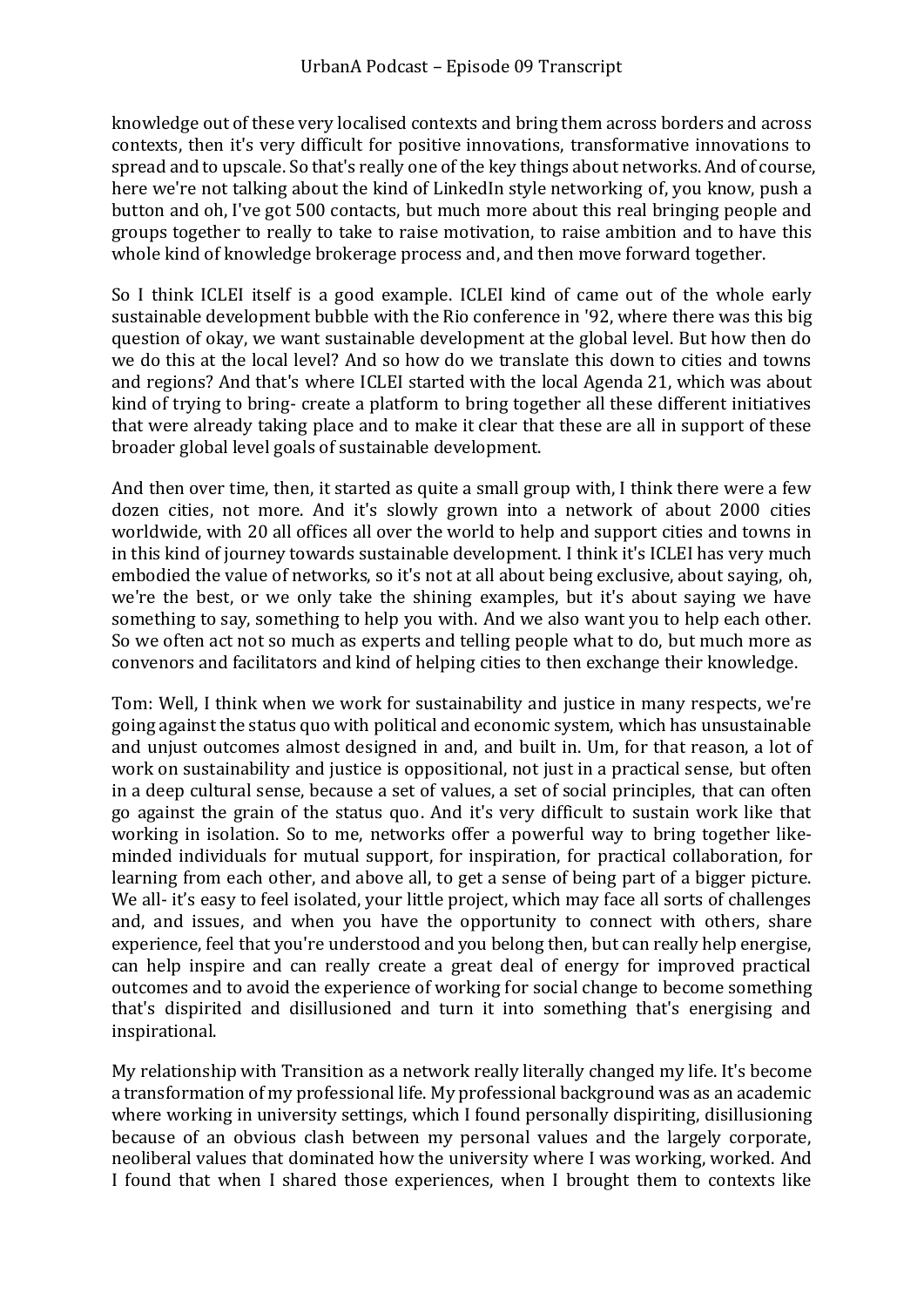Transition, I wasn't alone. So I found on the fringes of transition of permaculture lots of people working as professional academics who really wanted to be part of something different, of making a difference really saw the possibility that their universities and their professional positions could be part of this change. The experience of collaborating at local level of creating and being part of a space where like-minded people would come together to meet, to explore, to come up with common projects to, to, to put those into action, to really work together to change where we, where we are; that was a real foundational experience for me in terms of setting me on the path to, to what to what I'm doing now. To understand that there's a bigger picture to be working towards and we can work together productively for that.

Flor: I think networks are more like, it's more like a specific form of, of, of collective action, but it doesn't have any inherent direction. Sometimes you see these conceptual models where people put the net- people say that the network is an alternative for the company or for the government, but for me, that doesn't make much sense because, you know, government is part of the kind of state logic, which is a very specific kind of mandate. And you know, it's, it has a bureaucratization and legitimacy, and it has this whole, you know so history behind the state. But a network is just like the word network is nothing else than a group of people or something. It doesn't really say anything about its aims.

Tom: The networks aren't an end in themselves. They're a means to enable what, first of all, were geographical communities of place to come together to exchange experiences, to collaborate.

Flor: I think sometimes people, they project things onto the idea of a network that are not inherent to networks. Some networks might strive for equality or anarchy or justice or sustainability, but I don't think there is anything inherently just or equal about networking. You can have a very hierarchical network. That that is something that I sometimes really worry about is when there is this idea that networking will replace everything and that we don't need government anymore or not even companies because everything will go through networks. I find that very problematic and naive thought. So obviously, we need all of it. It's complementary. It's, it doesn't replace the local governments or the national governments or international supranational institutions. So that's one thing. It's, it's really complementary. The question is, how do you get your government to act now? And this is where lobby networks can really help. So, for instance, the European Organisation of Energy Cooperatives – REScoop, they played an important role together with many other networks in, in, in getting the EU, getting a new EU directive about how to make new energy plans that provide more space for people to have renewable energy.

Tom: I completely agree that there's a need for urgent and radical and immediate action, and that networking makes sense as a means to support and even take such action, not for, not for its own sake. So again, network really always has to pay attention to its sense of purpose and how well it's fulfilling that purpose.

Flor: You want to act now, but the question is, how do you get your governments and your businesses to act now? And how do you provide space for people to act now? So this is where networks can play a big role. And I think here the, the whole digitalisation trend will play a big role. Will the grassroots community led networks, or even if it's not just grassroots or community, but the networks that are really oriented towards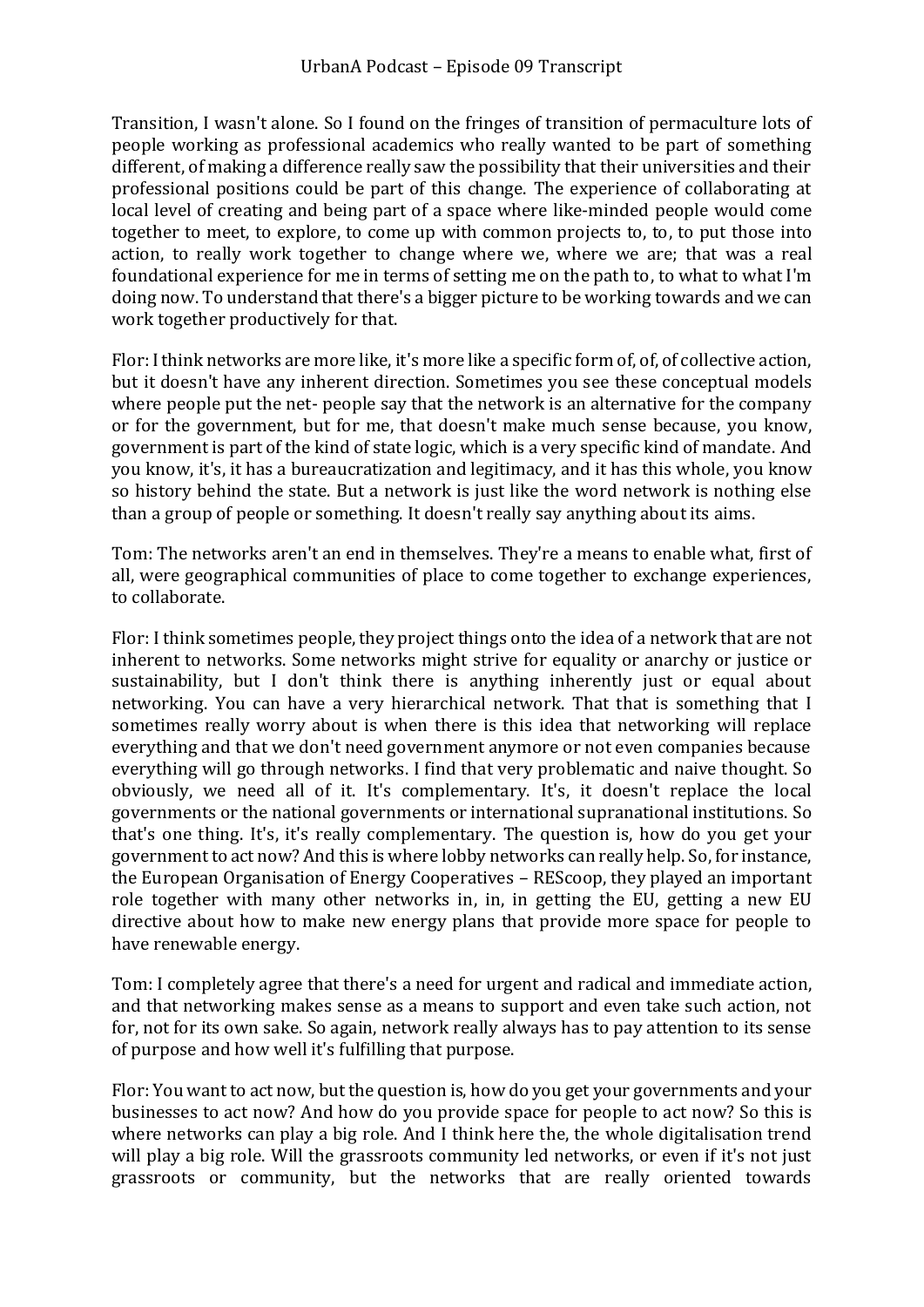sustainability and justice, are these networks able to utilise digitalisation in their advantage? And here I think we are currently seeing the opposite direction. So if you look at a lot of the platform economy developments that were very hopeful, we all know the examples like Uber and Airbnb, the way they have turned out, it's quite the opposite. Wikipedia is like the one example we all hold on to as something that became huge, and it's still a knowledge commons, even though you can still be critical about things how it could be improved. But at least it hasn't been entirely commercialised yet.

So we need more of these kind of smart digitalisations of networks for them to be able to grow and really challenge these, these kind of existing not only the existing kind of incumbents, but also the upcoming platform companies and there you need governments, right? So, so that's why I would really emphasise, you know, if you want to challenge an Uber on how it is completely ignoring labour laws, for instance, you will need government. You cannot do that as a network, you need to mobilise governments to kind of impose labour regulations, for instance.

Tom: Well, the experience of ECOLISE has shown and it has increasingly shown the importance of networking at multiple levels.

Matthew: It's not an either or it's an and. And I think we need both. If we just have global networks, then we lose the ability to act locally and to kind of embrace the specificities of each context and vice versa. If we only work locally without any global or at least translocal component, then we lose the ability to enact a broader systemic change. Um, so I think the two elements go together and ICLEI, for example, very frequently does both kind of locally oriented processes and then brings together these to more international or global level.

Tom: ECOLISE arose from a common emerging understanding among different networks, that there was a, a need for a particular network that would operate both across movements, but most importantly, internationally at European scale, particularly as a mechanism for engagement between these networks and the EU and its institutions. We, we work across geographical Europe rather than political Europe. But although we're operating at European scale, ECOLISE are as all about supporting action at the level of the community. So, we're finding these cross-scale relationships of support, of learning, of collaboration, of connection to be vitally important in being able to mobilise the broad international scale and most importantly, to be able to support meaningful community action at local scale at the scale of the city, the neighbourhood.

Matthew: We're now facing a bit of a- this is related to, to the thing about oh no, not more networks, because it's true there has been a proliferation of networks. I mean, if you look at city networks, you know, when ICLEI started in '92, there were no real like city networks focussed on sustainable development. You had, of course, associations of municipalities and things like that, but they were much more in terms of broader support to public administration. And then, then you had ICLEI, and in Europe you had then Eurocities and CEMR and this and Energy Cities and whatever and UCLG at the global level and C40 and like, I mean, it's just and, and, and, and, and at some point, we need to ask ourselves how many of these do we need?

Because then if you take the perspective of a local group or a city or a city government official or someone else, if you're being drawn towards 10, 20, 30 different networks to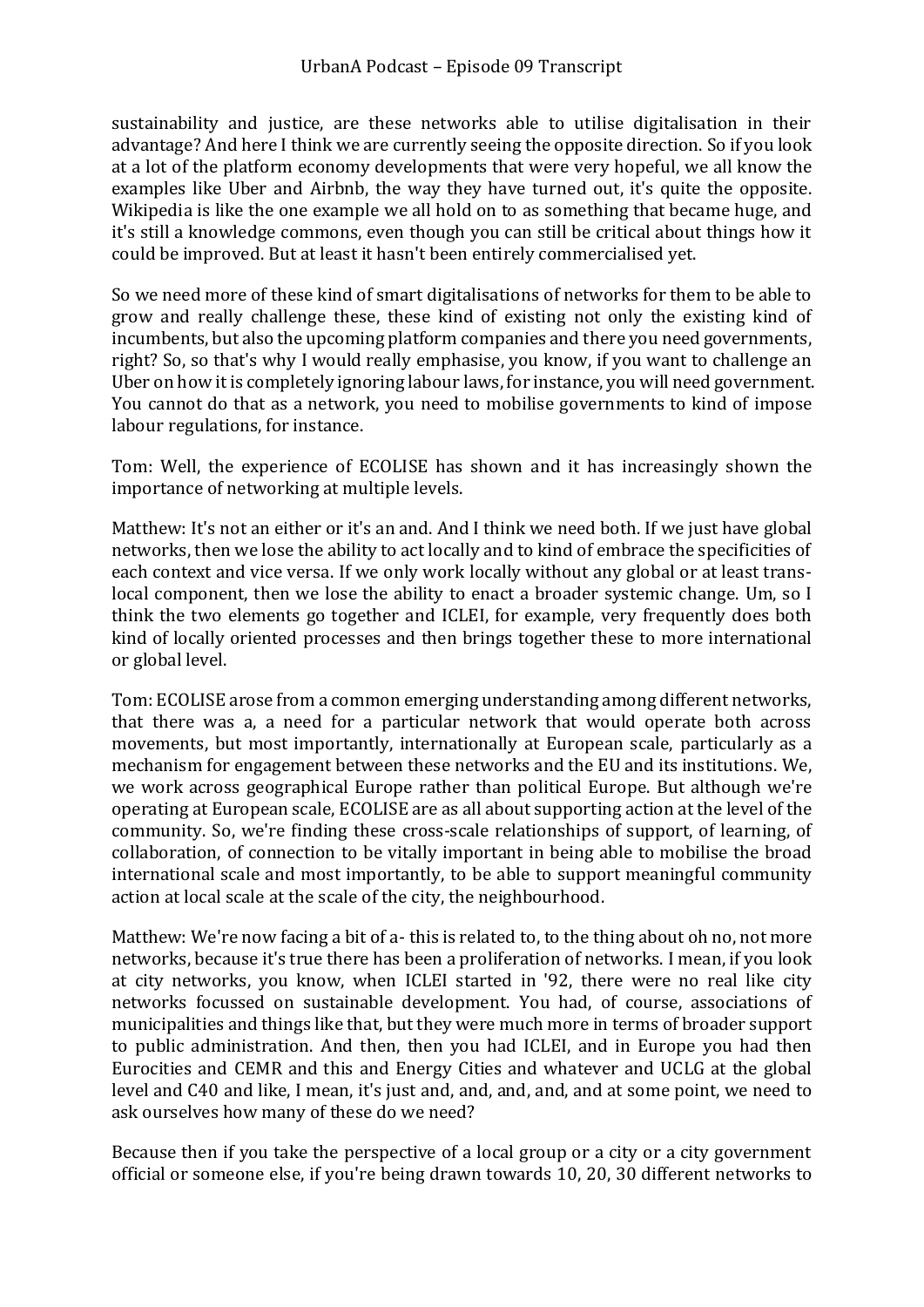do this kind of network weaving and knowledge exchange and these important things that ultimately raise the ambition of what you can do and the knowledge of what you can do, then it becomes an empty exercise and it becomes it's too much. It's overwhelming. So I think we also need to think of how we can be modest and moderate in our network weaving how we can be respectful of the needs of those whom we are working with. And I think that's a very important element of network weaving in the 21st century.

Flor: Yeah, I think it depends very much on what it is, but I, I also I'm still looking for a way to, to also really incorporate this more in education and workshops to really challenge people and white people to look at whether the networks are in your own neighbourhood. Like, for instance, there's a transition towns network and there are transition towns initiatives in a lot of places. Not every neighbourhood, but a lot of cities have transitioned town initiatives. So you, you could start there, you could go to the website, see if there is a transition town initiative in your city. And then this transition town initiative is part of this global network of transition initiatives. But that is a very specific thing. It's about very ecological resilience thinking. So it's so urban farming and permaculture. But there's also other things like FabLabs, for instance, so digital fabrication workshops. So if you like the whole idea of 3D printing or, you know, making things. So these are digital, digital fabrication workshops where a lot of people are welcome. People can go there to make things and experiment with, with this idea of digital fabrication. So that's a very different interests and hobbies. So to say that urban gardening. But both of them are part of a larger global network.

Tom: I think in very significant ways in, in ECOLISE and in all our members- member networks was a close attention to how we show up in our networks, in our communities, in our meetings. And that's- brings to the sphere of relationships, the sphere of personal contact- conduct, this constant reflection, this constant learning from experience, it's a learning process. Am I acting in ways that are consistent with my values? Am I embodying my values? Am I expressing them? And when I don't do that, what are the reasons for that? Are there other things I can learn from that, other ways that I can change or grow in response to that. That's an ongoing process that's indefinite and open ended. I certainly know that there are many ways that I personally don't live up to, to the aspirations I set for myself and to, be in- how I'd like to be in the world as as I'd like to see it and experience it. And I find that a really exciting challenge day by day to live up to that, to be supported through communities and networks of people who are equally committed to their personal growth, their development to being part of an emerging and evolving cultural context that's consistent with our values.

[Music]

\*\*\*

### <span id="page-6-0"></span>Post-Interview Notes (24:12 – 24:58)

Ian: Well, that was a lot of talk about networks, Kate, and we have another network, which is the network of our listeners who have been sending us voice clips. They are our urban arena correspondents talking about justice and sustainability. This month we have a voice clip from Christopher in Athens. But before we listen to Christopher, can you tell us how anyone else can get in touch with voice clips or anything else if they want to?